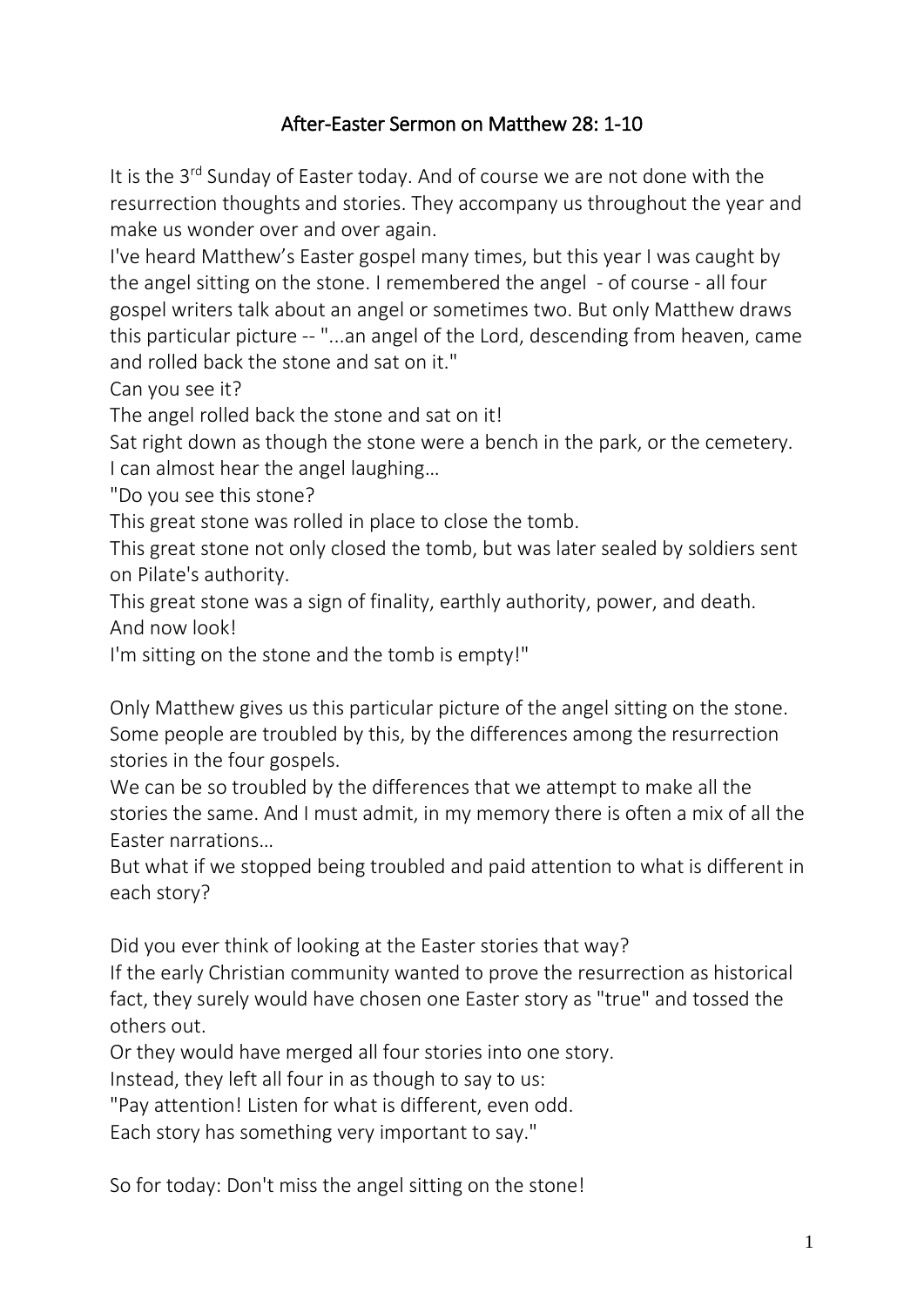What does this angel sitting on the great stone of death have to teach us? "Do not be afraid," – to start with...

It's the same word the angel had for Mary Magdalene and the other Mary that early Easter morning.

The ground is shaking.

The guards are shaking.

You may be shaking, too, but do not be afraid.

The angel sitting on the stone isn't finished.

"I know that you are looking for Jesus who was crucified. He is not here, for he has been raised, as he said. Come, see the place where he lay."

Now, here's an odd thing.

Jesus didn't come walking out of the tomb when the earth shook or when the angel rolled back the stone.

Jesus was already gone.

"He is not here," the angel said.

Resurrection had already happened.

"Go quickly and tell his disciples, "he has been raised from the dead...."

The angel didn't roll away the stone to set Jesus free - Jesus was already gone, headed for Galilee.

The angel rolled away the stone so the women could see what had already happened. The women ran off shaking with laughter and fear.

As far as we know the angel was still sitting there on the stone when Jesus met the women on the road.

Maybe the angel sat there until the guards awoke - the guards who had been sent to guard the dead, who had become like the dead themselves. If the angel spoke, would they dare to listen?

Or would they believe only in what they had known - the power of Rome, the rule of fear, the keeping of good order, the protection of the status quo. "Do not be afraid."

Could they have heard such a word or would they try to get the stone back in place? We'll never know for the story doesn't stay at the tomb.

Before the guards woke up, before the women got to Galilee, Jesus appeared to them on the road.

"Do not be afraid," he said, as though he knew they needed to hear it again. It is not easy to believe in the power of life over death.

Indeed, Easter can be the hardest day of the church year for us.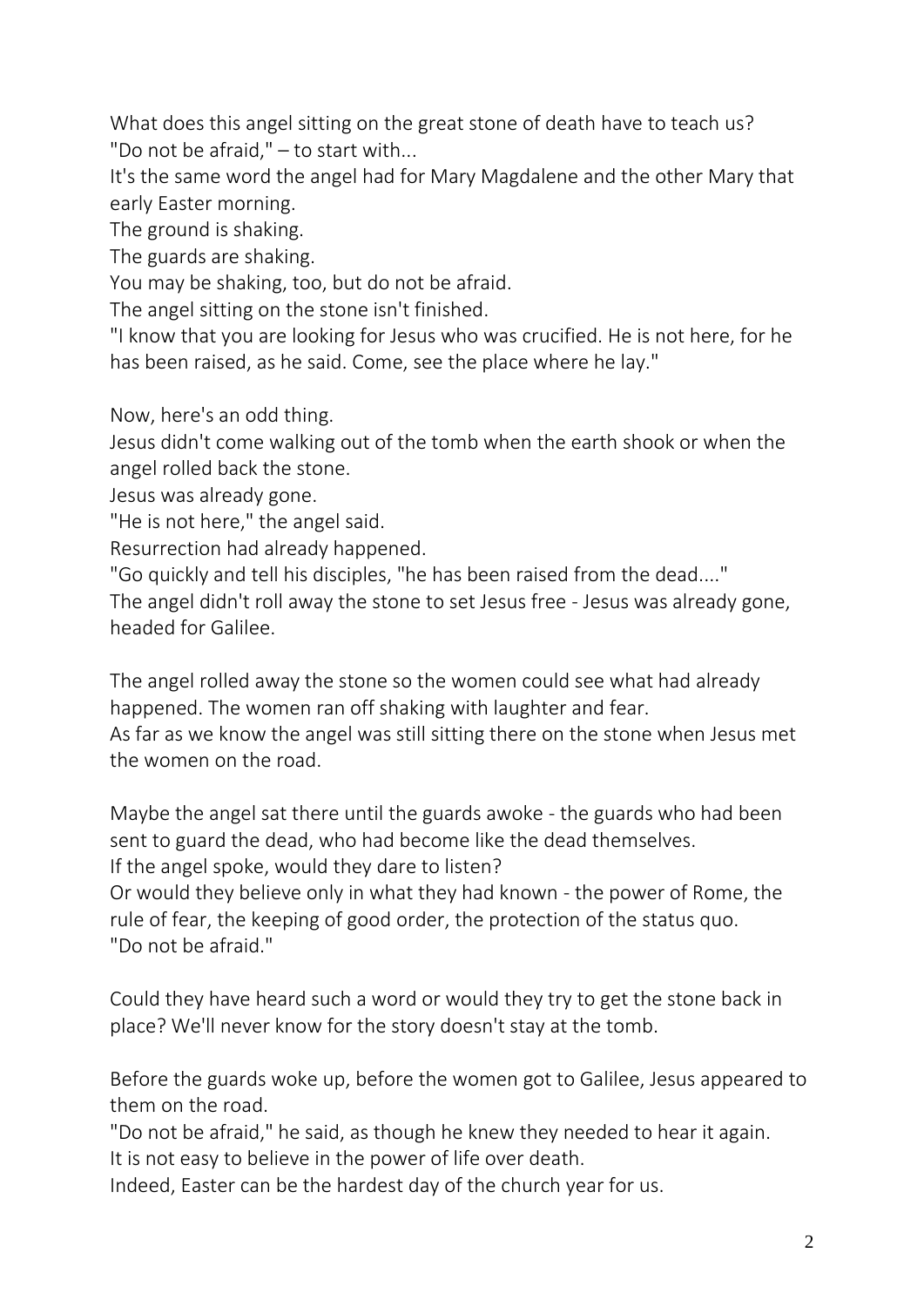The birth of the baby Jesus at Christmas is easier to take in than the grown-up Jesus rising from the dead. But the baby would have been forgotten if Jesus hadn't risen from the dead.

Jesus might have been remembered as a wise teacher or a peasant revolutionary, but Easter transforms memory to presence.

I know from my many years as a preacher that Easter can be the hardest of all. No doubt that's why the gospel stories all say, "Do not be afraid." That is the angel's word.

It is also Jesus' word to us – now after Easter - for he knows we need to hear it again.

What else does the angel sitting on the stone want us to know? One thing for sure we will not see Jesus staring where the stone had been. Maybe that's why the angel sat on it - to direct our attention elsewhere! No amount of research at the empty tomb will reveal Jesus. The women who came to the tomb didn't see Jesus there. Jesus didn't come walking out of the tomb leaving his grave clothes behind.

The earliest witnesses bear testimony to Jesus who was transformed - who was alive in a new way beyond the limits of time and space.

The gospel accounts move back and forth between pictures of Jesus who was physically present eating, touching, talking and Jesus who appeared suddenly on the road or in a locked room, not bound by physical limitations. Jesus does not live in their memories; Jesus is somehow present.

The angel wants us to see that the very stone of death has been rolled away, turned over, transformed into a space for proclaiming the resurrection gospel, not only at Easter but all the time...

Jesus is not memory but presence, presence which continues to transform the forces of death all around us. Sometimes when we dare to start walking toward Galilee we begin to see.

Jesus is presence – the power of God has conquered the forces of death! The love of God has defeated the hatreds of humanity!

We know the first part of the angel's message so well. But this part which speaks of Galilee is just as important.